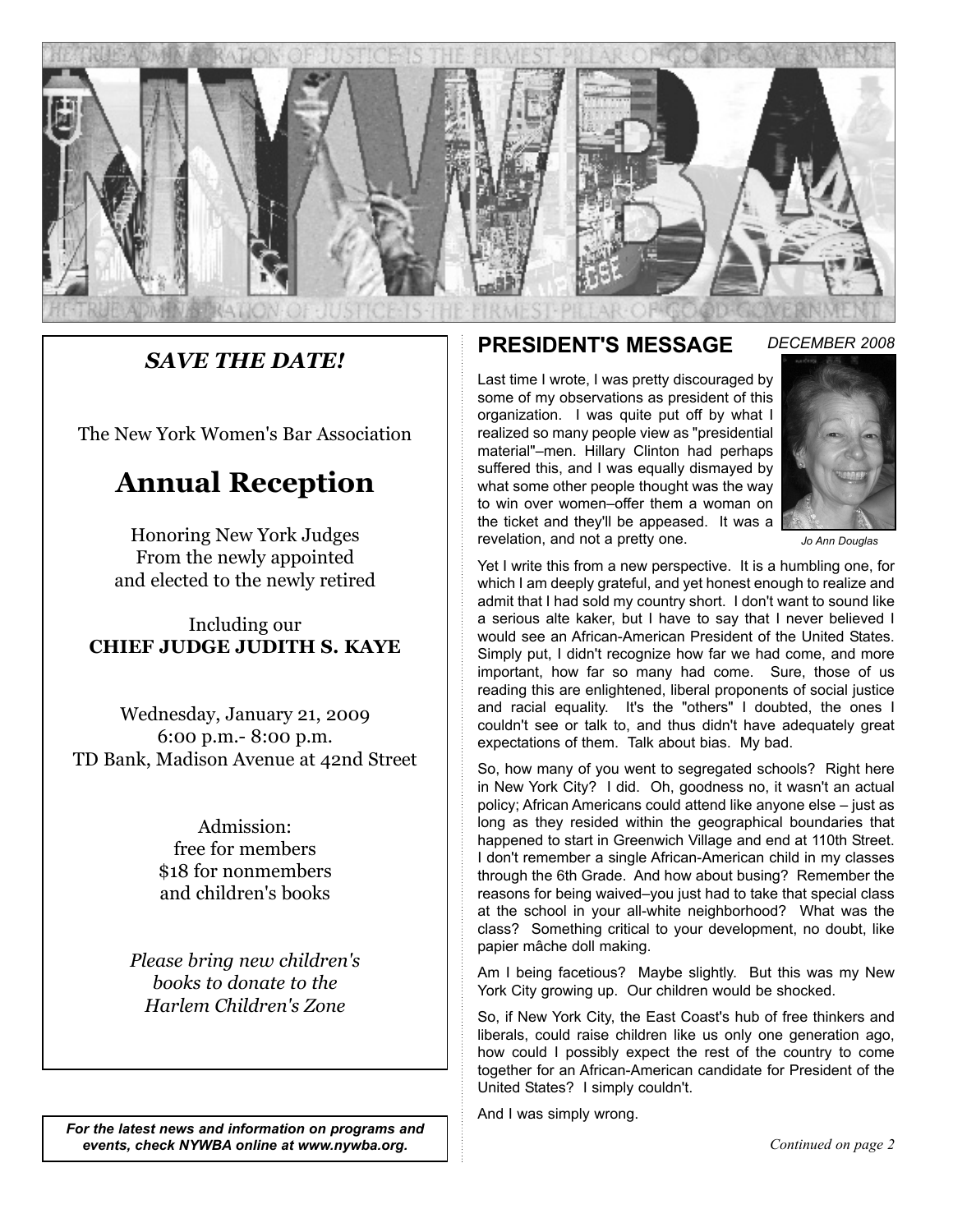## **Ladies of Legend**

On October 27, 2008, a sold-out audience was privy to a remarkable CLE program at the City Bar presented by the Historical Society of the Courts of the State of New York and the Supreme Court Historical Society. The keynote speaker was Professor Jill Norgren, a noted political scientist and writer. She was introduced by none other than Justice Ruth Bader Ginsberg, the second woman to serve on the U.S. Supreme Court, and Chief Judge Judith S. Kaye, the first woman to serve on the New York Court of Appeals and the first female Chief Judge of the State of New York.

Justice Ginsburg and Judge Kaye exchanged heart-felt praise of one another, noting each other's accomplishments and the obstacles they faced. Prior to being appointed to the Supreme Court in 1993, Justice Ginsburg taught at Rutgers University School of Law and Columbia Law School. In 1971, she was instrumental in launching the Women's Rights Project of the American Civil Liberties Union (ACLU) and served as the ACLU's General Counsel from 1973-1980. In 1980, she was appointed as Judge to the United States Court of Appeals for the District of Columbia. Chief Judge Judith Kaye was appointed to an initial term as Chief Judge of the State of New York by Governor Mario M. Cuomo in 1993 and to a second term by Governor Eliot Spitzer in 2007. She is the first Chief Judge to complete a full 14-year term in that office.

A fascinating lecture from Professor Norgren followed. Her impressive career speaks for itself: Professor Norgren recently retired from John Jay College of Criminal Justice and the Graduate Center and the City University of New York. She is the author of numerous books and her latest, *Belva Lockwood: The Woman Who Would be President*, is the first book-length biography of Belva Lockwood, the first woman admitted to practice before the Supreme Court of the United States. Professor Norgren provided great insight into the different paths taken by prominent female attorneys since the 1800s, facing great bias and ignorance along the way, and how they paved the way for female attorneys practicing law today and in the future.



#### *President's Message continued from page 1*

That being said, evolved as we are, we still have a way to go. California–California–rejected gay marriage. There are still vocal and high-profile Holocaust deniers, and Spanish, a language with extraordinary culture, art, music and literature, is still considered a language of poverty. The Equal Rights Amendment has not passed, and separation of Church and State is a myth.

But I'm a whole lot prouder to be among my fellow Americans





# **STAR BREAKFAST**

On Tuesday, December 9, 2008, several of our members, including Justice Phyllis Gangel-Jacob, Justice Sherry Klein Heitler and NYWBA President Jo Ann Douglas, along with several hundred other guests, had the pleasure of attending the New York Women's Agenda (NYWA) annual Star Breakfast-Celebrating Women from Generation Generation-at the New York Hilton.

We were especially delighted to attend as our own Justice Betty Weinberg Ellerin was among the honorees receiving the NYWA Galaxy Award in celebration of our bright future, at which we arrive on a firm foundation based on the experience of others who mentor, guide, and encourage us.

Barbara Walters received the first Elinor Guggenheimer Lifetime Achievement Award. The presenters were none other than Ms. Walters' protégée, Deborah Roberts, who offered heartfelt praise, respect and affection for Ms. Walters, and Mayor Michael R. Bloomberg, an admirer and friend of Ms. Walters who spoke about her with humor and delight.

Most importantly, rising stars of the organization and noteworthy women were recognized, among them many young women, all of whom are following in the footsteps of their mentors such as Justice Ellerin.

NYWA is a coalition of many organizations, including the NYWBA, and their website, www.nywa.org, warrants a special look to see what can be achieved when women join forces, working together toward common goals.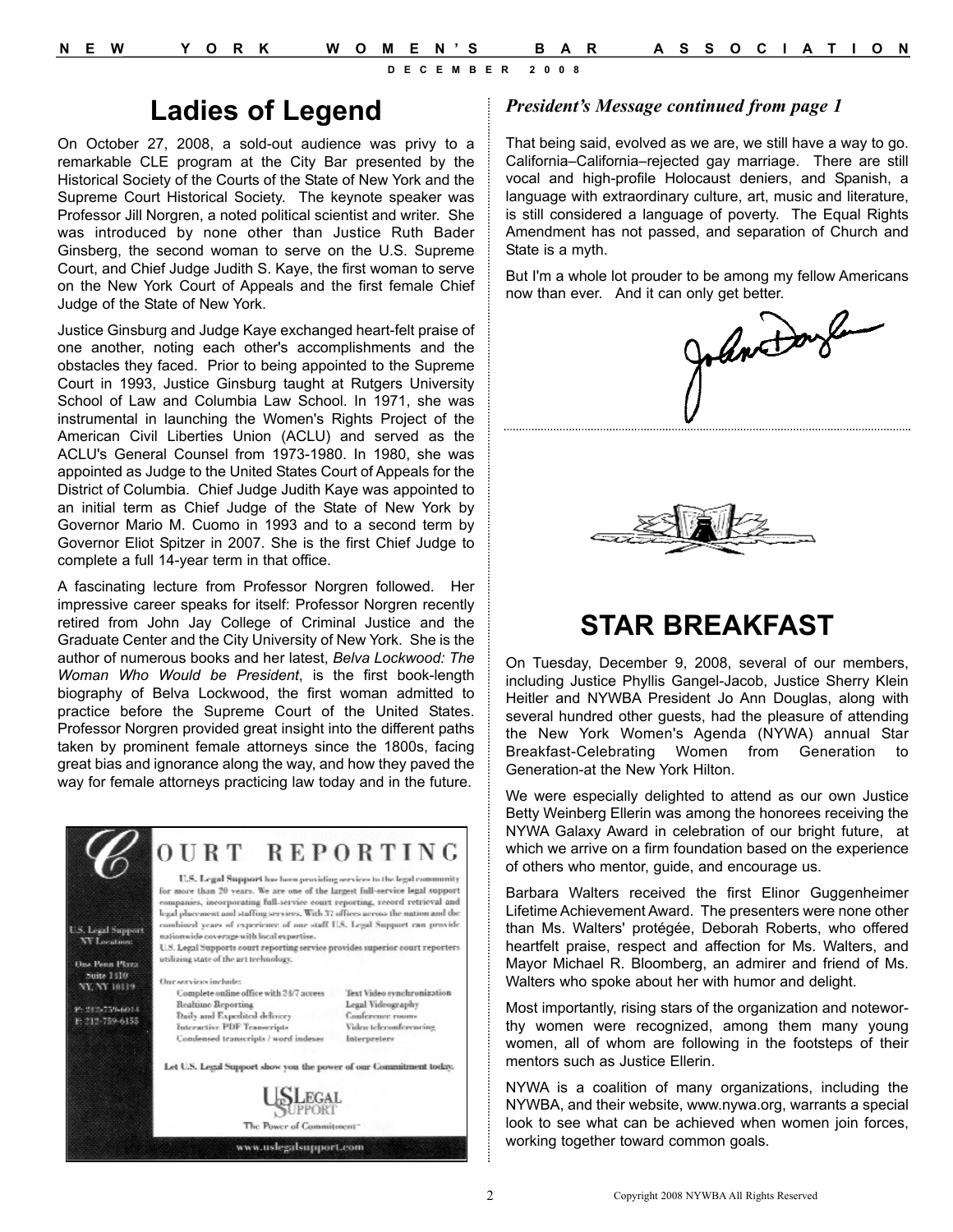## **New York Women's Bar Association Fall Reception**  *A Great Start to a New Year!*

On September 22, 2008, over 200 new, long-standing and prospective members of the New York Women's Bar Association gathered at Skadden Arps Meagher & Flom LLP for the now traditional annual membership reception. After opening remarks by membership co-chairs Heather Leifer and Jessica Ventarola, the attendees mingled and feasted on delicious hors d'oeuvres. Among the distinguished attendees were Justice Jonathan Lippman, Presiding Justice of the Appellate Division, First Department, and Justice Helen E. Freedman, the most recent appointee to the Appellate Division, First Department, who was given an award by NYWBA President Jo Ann Douglas. The New York Women's Bar Association wishes to thank Skadden Arps Meagher & Flom for graciously hosting the reception and, in particular, Sheila Birnbaum, a long-time member, supporter and past-president of the NYWBA, for her efforts.

## *"How To Say It Successfully For Women Professionals" Program*

On November 6, 2008, the New York Women's Bar Association and the accounting firm of Citrin & Cooperman, LLP co-sponsored a free program entitled "How To Say It Successfully For Women Professionals: Communicating Powerfully and Effectively at Work." The NYWBA thanks Clifford Chance US, LLP for hosting the program. The program was designed to help members, employees and friends of the two organizations address their own communication issues and improve their communication skills.

Nancy Fox, the founder and president of Fox Coaching Associates, encouraged the group to consider how they see themselves as communicators and how others see them. Many in the group were surprised that the two lists were strikingly different. Fox also suggested that the group consider the lessons about communication they learned from their family, social circles, teachers, mentors and supervisors.

Fox discussed her experiences as a marketing executive working in Japan and how she learned to recognize what she termed "power leaks." Power leaks are words and phrases such as "why don't we?," "I feel" or "I'll try." Fox, who works with many law and accounting professionals, believes that women often use such words and phrases without realizing how powerless they sound. Fox also encouraged the group to "know thy listener" by answering the following questions: 1) Is your listener risk averse or a risk taker?; and 2) Is he or she driven by people and relationships or by facts and tasks? The words you use to move these different types of people to action will determine your success.

By the end of the evening, the group was provided with useful tools to help them recognize their communication mistakes and to communicate more forcefully and effectively.

## **International Law and Practice Committee Hosts a Panel Discussion on Careers in International Law**

On October 10, 2008, the International Law and Practice Committee of the New York Women's Bar Association, together with UNIFEM/USA Young Professionals and The New School's Office of Career Development, co-sponsored a panel discussion about Careers in International Law. Panelists included Margaret Satterthwaite. Director of the Center for Human Rights and Global Justice at the New York University School of Law; Linda Maria Wayner, Deputy Counsel to the Commission for the United Nations Consular Corps and Protocol; George Andreopoulos, Director of the Center for International Human Rights at the City University of New York; and Leila Zubi, Partner of Zubi Rosner, LLP, a private law firm with specialties in International Trade Law and Government Relations.

The panel discussion provided insights into the practice of international law in New York City, with an overview of the breadth of opportunities available in both the public and private sectors. The diversity of experience on the panel allowed for perspectives from academia, international human rights and private international law. Panelists discussed their own career paths and offered advice on how best to pursue career opportunities in the field.

## **The NYWBA Co-Sponsors a Teen Dating Violence Informational Seminar**

On October 22, 2008, the NYWBA joined the New York County Criminal Court Gender Fairness Committee in sponsoring a teen dating violence informational seminar in recognition of Domestic Violence Month. The 19 avid students from Murry Bergtraum High School spent part of the morning at 100 Centre Street, Part D, for a serious look at one of the many dark sides of domestic violence. Afterwards, a lunch-time program included opening remarks by Judge Ellen Coin concerning the students' courtroom observations followed by a brief address by Jo Ann Douglas of the NYWBA. Thereafter, Rossana Bianco engaged the entire student body in a thought-provoking discussion about the signs, symptoms and seriousness of domestic violence and teen dating violence, in particular. The program was organized by NYWBA member judge Tanya Kennedy and NYWBA member Judge Rita Mella led the group through the day. The students were very engaged and left with a striking understanding of the issues. Program evaluations and follow-up thank you letters from the students and an assistant principal indicated their eagerness to attend similar events in the future, as well as appreciation to the NYWBA for providing lunch and dessert during the program.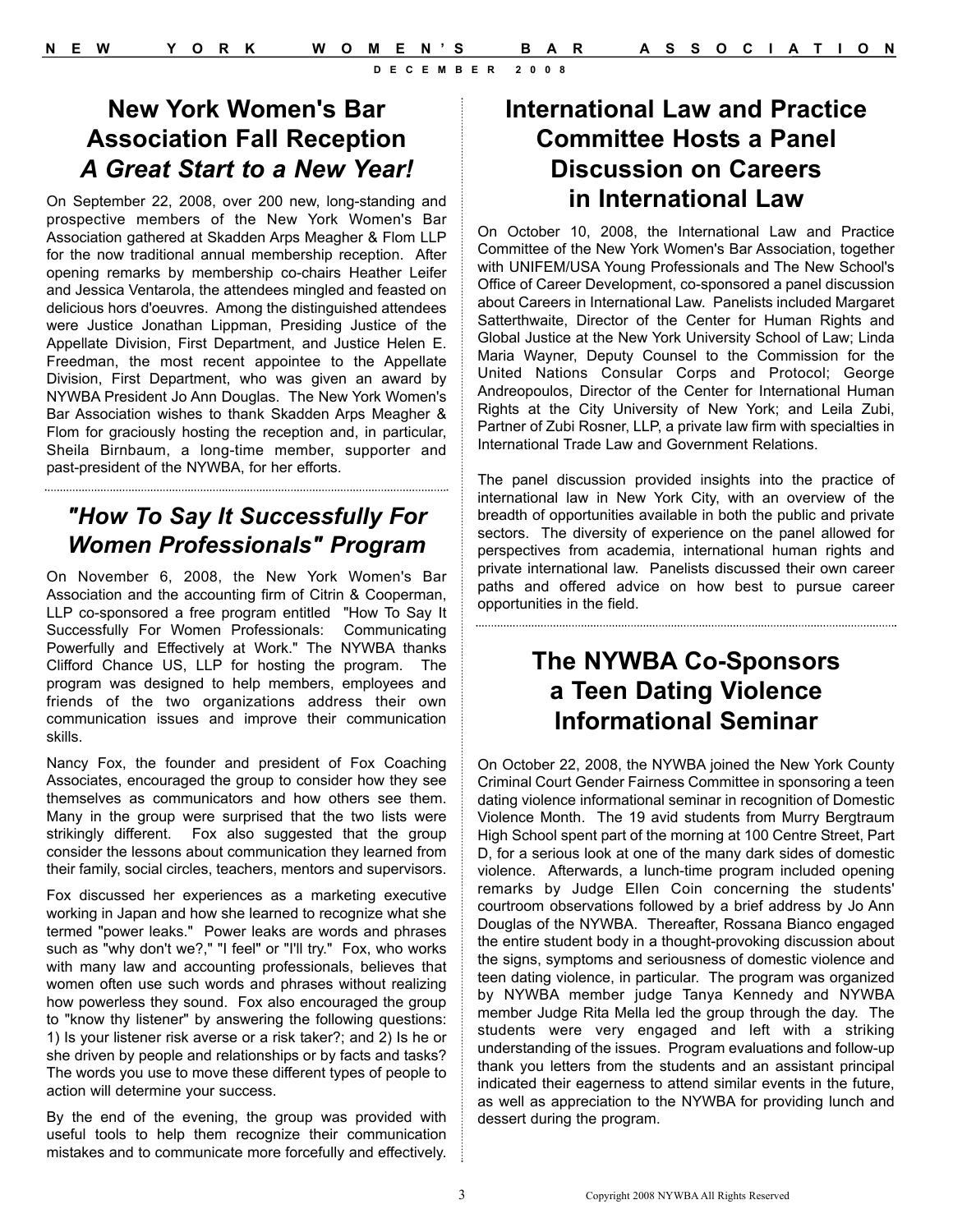## *The 2008 Judges and Lawyers Breast Cancer Alert (JALBCA) Symposium*

This year's Annual Symposium focused on the very timely issue of federal pre-emption in the area of medical devices and drugs. We had an extraordinary panel of judges and experts comprised of the following: Chief Judge Judith S. Kaye (moderator); the Hons. Helen Freedman, Sondra Miller, Karla Moskowitz and William Thompson; Devra Lee Davis, PhD, Professor of Epidemiology, University of Pittsburgh Graduate School for Public Health; Larry Norton, MD, Deputy Physician-in-Chief, Breast Cancer Programs, Memorial Sloan Kettering Cancer Center; Professor Katherine Sharkey, N.Y.U. Law School; and John Winter, Esq., Member, Patterson Belknap Webb & Tyler LLP.

Dr. Norton provided an introductory medical update on the progress in cancer research and treatment. He cautioned that partial breast radiation is being used as an experimental treatment and is currently not the standard of care. He noted that a major shift in thinking had occurred among many scientists about the growth of cancer from cell division to cell mobility -- it is now believed that cancer cells break away from the organ of origin and relocate to another part of the body or back to the tumor itself where the relocated cells try to regenerate the tumor. A tumor, therefore, is large because it is a collection of many small tumors growing independently. The tumor grows quickly because there is a constant process of the tumor "seeding" itself.1 This constant process of "seeding" provides new targets for drug therapy since certain genes are responsible. For example, some genes dissolve the tissue surrounding the mobile cells and others signal bone marrow for white blood cells which feed the cancer. Inflammatory genes are involved in cell mobility and provide another target for drug therapy. These inflammatory genes signal a bad prognosis and are often found in people living in polluted environments. In sum, Dr. Norton noted that there is an explosion of new drug targets but that there are barriers to implementing new drug therapies due to the high cost of developing new drugs and the FDA requirement that a prospective trial take place with only one drug when, in fact, drugs used in cancer therapy are used in combination and often do not work alone.

Dr. Norton's comments were followed by a CLE discussion of *Wyeth v. Levine*, the case argued before the U.S. Supreme Court on November 3, 2008 which will decide whether FDA approval of a drug pre-empts state common law tort claims against the manufacturer. Levine follows on the heels of *Riegel v. Medtronic*, a medical device pre-emption case, decided by the U.S. Supreme Court earlier in 2008, where the Court broadened pre-emption by holding that common law tort claims were state "requirements" under the Medical Device Amendments of 1976 (MDA) because they were "different from or in addition to" the federal requirements and, thus, were pre-empted by FDA regulations. The judges questioned the panelists about the pre-2000 FDA position on pre-emption versus the current agency position. The panelists acknowledged that the position changed during the Bush administration and that all of the federal agencies (except the Coast Guard) have switched their

positions from those in effect during the Clinton administration, i.e., from an anti-pre-emption position to the current pro-pre-emption position.

The panel also discussed the particular significance of pre-emption in this area for oncologists. Dr. Norton reminded the audience that no cancer drug has ever been approved which did not have single agent activity. However, most uses for drugs in cancer are off-label because most drugs are used in combination and not individually. He predicted that this would be a problem prospectively because the molecules likely to be used to address cancer cell mobility/seeding will likely not work as single agents but, rather, in combination with other molecules. Dr. Norton remarked that no one, not even officials within a pharmaceutical company, has all the data regarding a drug and argued that the public is entitled, as a matter of human rights, to have access to all information about a drug. Dr. Davis suggested that this is also a public trust issue and that the Bush administration had taken the nation to a new low with regard to public access to information.

Everyone agreed that there has been very poor postmarketing surveillance with drugs. In addition, the website ClinicalTrials.gov (a website of the U.S. National Institutes of Health) was mentioned as a source of information. It provides regularly updated information about federally and privately supported clinical trials. However, Dr. Norton remarked that institutional-sponsored trials "disappear" and would not show up on that site and that many trials are not registered anywhere, are not completed and/or are not published.

The discussion then turned to the inevitable question of what should occur when the FDA errs. Professor Sharkey did not agree with the current legal standard in failure-to-warn cases, which is essentially a cost-benefit analysis, and noted that the U.S. has not decided to create the equivalent of a no-fault fund through which injured people could be compensated.

Overall, the Symposium provided useful information and discussion and was a great success. For more information about JALBCA, please visit www.jalbca.org.

#### *Reprinted with permission from JALBCA*

\* Dr. Norton is co-author of an article on this subject. (See, Norton L. and Massague J., "Is Cancer a Disease of Self-Seeding", *Nature Medicine* 12, 875- 878 (August 2006)).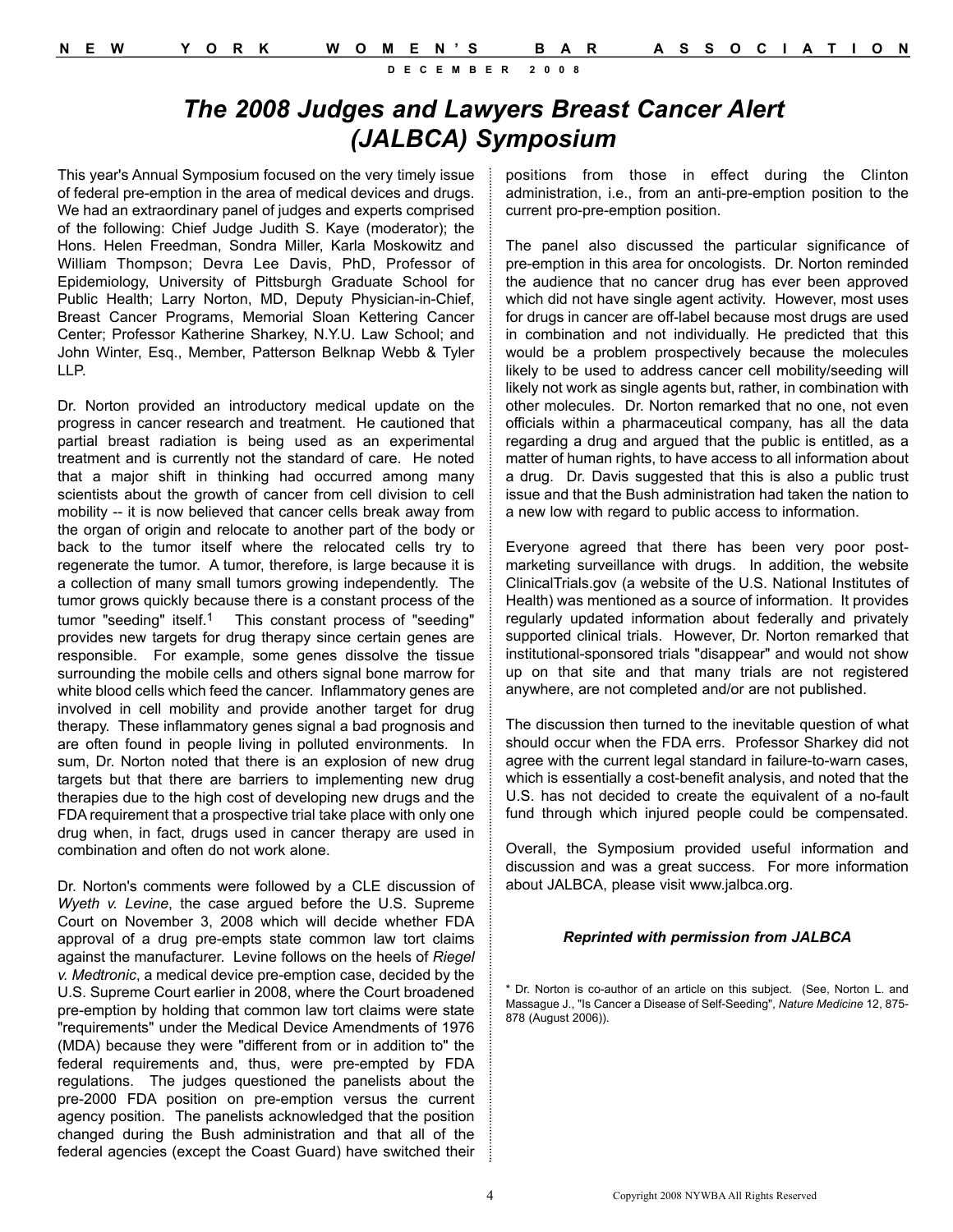## **Congresswoman Carolyn B. Maloney Headlines the New York Women's Bar Association Foundation Breakfast**  *by Annie M. Ugurlayan*

On November 17, 2008, the New York Women's Bar Association Foundation (NYWBAF) hosted yet another successful breakfast program at the Cornell Club in New York City. The guest speaker was Carolyn B. Maloney, U.S. Representative for New York's 14th District and author of the recently published book Rumors of Our Progress Have Been Greatly Exaggerated - Why Women's Lives Aren't Getting Any Easier-And How We Can Make Real Progress for Ourselves. After welcoming remarks by Kathy Posner, President of the NYWBAF, Amy Foote, NYWBAF Board Member, introduced Congresswoman Maloney. Congresswoman Maloney's resume speaks for itself: she is the first woman to represent New York's 14th Congressional District, the first woman to represent New York City's 7th Council District, and the first woman Vice-Chair of the Joint Economic Committee, a House and Senate panel that deals with the nation's most critical economic issues. She was also the first woman to give birth while serving on the New York City Council. She has been a tireless fighter on domestic and international women's issues, passing legislation on sex trafficking and to provide annual mammograms for women on Medicare. Congresswoman Maloney also authored the Debbie Smith bill to process DNA kits, a bill which is considered one of the most important anti-rape legislation in history and became a television movie on Lifetime (A Life Interrupted: The Debbie Smith Story).

Congresswoman Maloney thanked the NYWBAF and expressed her pleasure at seeing the young women students from Washington Irving High School's Law and Public Service Program in attendance. Congresswoman Maloney discussed the many hurdles she faced in her political career as one of only a handful of women in New York City politics and later in Congress. She noted that after she gave birth to her daughter, a number of her male colleagues assumed that it would be necessary for her to stop working as she would be unable to create a work-life balance, an attitude that exists among some to the present day. Congresswoman Maloney acknowledged that women have come a long way since the suffrage movement and that while there are women in the House of Representatives and Senate, women are still woefully underrepresented. She stressed that the glass ceiling still exists in many professions and that women in cannot rest on the advancements made but must continue to press on and ensure they are represented at the highest levels of management. They also need to actively mentor more junior female colleagues.

A lively question and answer session followed with some questions asked by students from Washington Irving High School. Congresswoman Maloney remained on hand to sign copies of her book after what all in attendance would agree was an insightful presentation on the struggles facing professional women today.

The New York Women's Bar Association Foundation, Inc. (NYWBAF) is a 501(c)(3) not-for-profit charitable organization that funds charitable and philanthropic programs to aid women and children throughout Manhattan and beyond. Its mission is (1) to eliminate gender bias and other forms of discrimination from the legal system and legal profession, (2) to promote the social and economic equality, safety and well being of women and children, and (3) to address the unmet legal needs of women and children. For more information, please visit its website at http://www.nywba.org/foundation.





5 Copyright 2008 NYWBA All Rights Reserved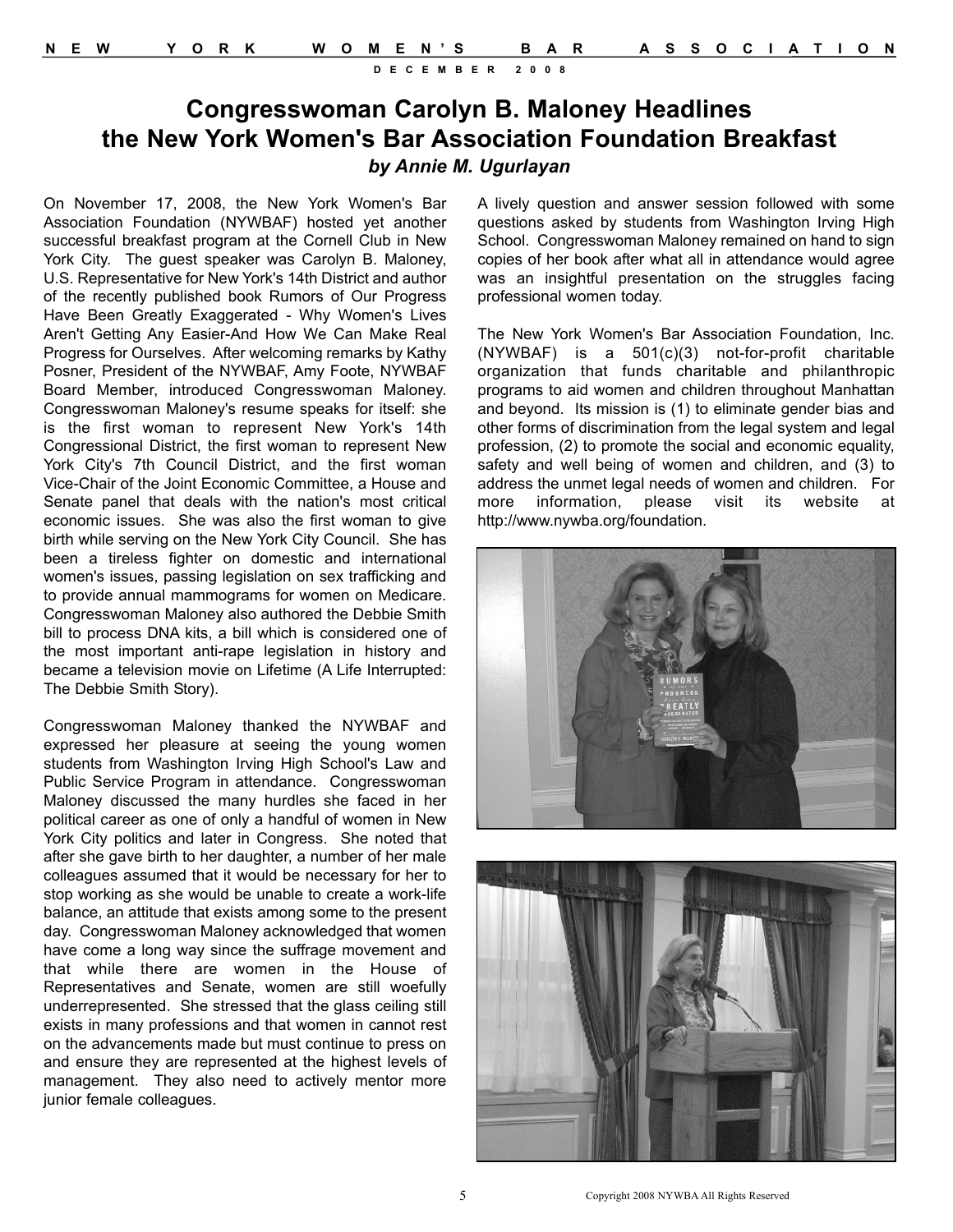

### **GOVERNMENT AFFAIRS UPDATE**

**Senator Clinton, Congresswoman Maloney and NYWA's Equal Pay Coalition NYC partners advocated for Pay Equity** before a packed audience of advocates, students, and the media at a press conference on Monday, September 15th at Barnard. Both New York Legislators called for better oversight of current laws citing a new Government Accounting Office (GAO) report that found the federal government is failing to adequately monitor enforcement of equal pay laws. They both also urged the passage of the Lilly Ledbetter Act, The Paycheck Fairness Act and the Fair Pay Act to help close the wage gap.

*"I am proud to be here today with Congresswoman Maloney and these amazing advocates who are still fighting to end the pay inequities that have shortchanged women and their families for far too long. I call on my colleagues to help us enact legislation that will help level the playing field for hardworking women in New York and across the nation," declared Clinton . Maloney remarked"A woman shouldn't have to work 16 months to make what a man makes in a year. When you discriminate against a woman, you discriminate against her children and her husband."* 

Sharing the podium, **EPCNYC partners** reported compelling findings from the recent NY Women's Foundation research and the Women's Center for Education and Career Advancement Executive Director Merble Reagon described the difficulty New Yorkers - particularly women - face working fulltime but unable to support their families. Coalition member NOW NYC's president advised young women to prepare themselves with not only a good education, but good negotiate skills for the challenges of the workplace. Barnard's President Debora Spar invited the Coalition to continue the dialogue about Pay Equity on campus.

**In her remarks, Mrs. Clinton thanked the Equal Pay Coalition NYC and NYWA for its work on Pay Equity.** Beverly Neufeld, coordinator of NYWA's Equal Pay Coalition NYC commented, *"Particularly in this economy, equal pay is more than a women's issue - it is a family pocketbook issue.As advocates working together to pass NYState and NYCity legislation, we thank Senator Clinton and Rep. Maloney for their leadership and enduring commitment to the passage of stronger federal fair pay laws."*

#### **The Economic Status of Women in New York - new research by the NY Women's Foundation**

Did you know that Women in New York are more likely to be poor now than they were at the end of the 80s? That they fare worse economically than they did in 1989? The report, researched and authored by the Institute for Women's Policy Research (IWPR), examines how women in our state fare in two areas: employment and earnings and social and economic autonomy. While the report finds substantial potential for women's economic progress, it also depicts a stark and alarming portrait of poverty in a wealthy society, particularly for women of color.

*Reprinted with permission from NYWA.*

# *Saks Fifth Avenue Fashion Event*

Trick or treat came early for the NYWBA this year. On October 22, we enjoyed a wonderful evening at Saks Fifth Avenue where our event chair, Sylvia Di Pietro, made sure we were pampered in style. We were greeted with a raffle (grand prize: a Burberry coat), which was drawn at the end of the evening, and the winner was our own former President, Christina Kallas! Make-up artists provided a fresh, new look for some of our members. Mini-manicures were freely given, as a little polish and care transformed our working hands into works of art. The wine was free-flowing and hors d'oeuvres abounded as our members mingled and enjoyed a fashion show, where an array of outfits were presented, taking you from an interview to an oral argument before the Court of Appeals. The fashion show provided food for thought as we were all given special discount coupons and set loose in the store for what Justice Silbermann aptly called a little "deficit spending," buying cashmere and silk instead of index numbers and RJI's. A truly good time was had by all.



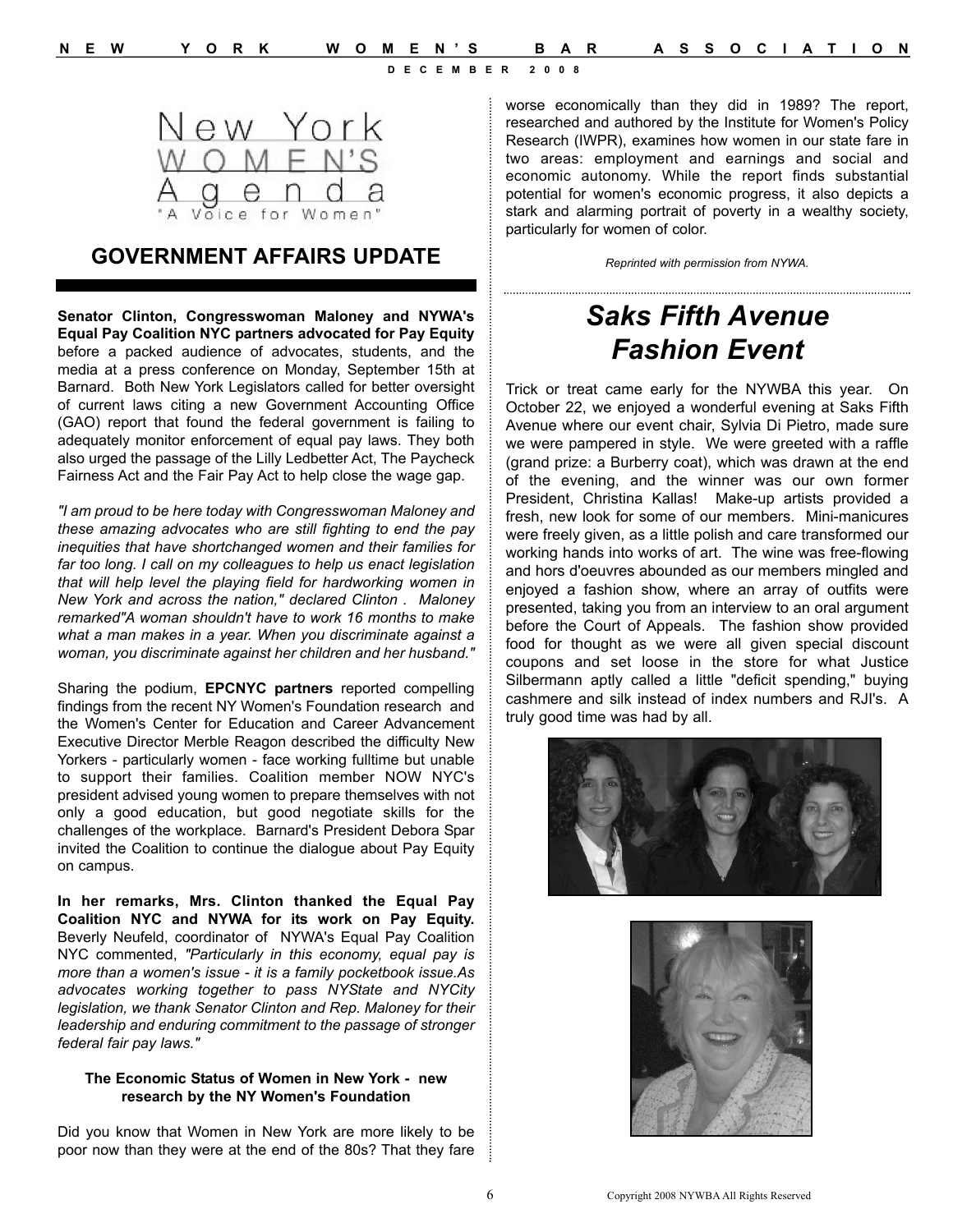### *"The New York Parent Education and Awareness Program-How the Court System is Succeeding in Protecting Children Whose Parents are Going Through Divorce, Separation or Other Child-Centered Litigation" by Sue Pollet*

You do not have to know someone who is undergoing a separation, divorce or other child-centered litigation, nor do you have to experience it yourself, to recognize that it can be detrimental to the health and well-being of children.

In 2001, Chief Judge Judith Kaye announced an initiative to institutionalize parent education and awareness programs in New York State and the creation of an advisory board to oversee this process. The program is called the New York State Parent Education and Awareness Program and The Hon. Evelyn Frazee, a Supreme Court Justice in Rochester, New York, chairs the advisory board. The New York State Parent Education and Awareness Program is designed to educate divorcing or separating parents about the impact of their breakup on their children. The primary goal is to teach parents ways they can reduce the stress of family changes and protect their children from the negative effects of ongoing parental conflict in order to foster and promote their children's healthy adjustment and development. Experience and research have shown that parent education improves the lives of children as well as parents and can help reduce the need for court intervention.

Following the guidelines developed by the Advisory Board, the Office of Court Administration certifies and monitors local providers of such services who wish to accept court-referred participants. There are currently 50 certified parent education providers in all 62 counties offering classes in 91 locations. Judges may, at their discretion, order parents to attend these classes, and parents may self-refer; attorneys as well as agencies can refer parents to these classes. For more information about the New York State Parent Education and Awareness Program, including the guidelines and procedures for certification and forms program providers must use, please visit www.nycourts.gov/parented.



#### **Disability Rights Program Director & Staff Attorney Position New York Lawyers for the Public Interest, Inc**

New York Lawyers for the Public Interest (NYLPI) is seeking applications for the position of Director of the Opportunity & Access Program, which works to fight discrimination and ensure access for people with disabilities. The Director will also carry a litigation and advocacy docket. The Program prioritizes issues facing low-income communities of color and focuses on discrimination in such areas as health care, housing, voting and transportation.

NYLPI is a not-for-profit civil rights law firm. NYLPI's staff attorneys, community organizers, and advocates engage in advocacy and impact litigation in the areas of disability rights, environmental justice and community development, and access to health care. In addition, NYLPI harnesses the resources of more than 100 of New York's most prestigious law firms and corporate legal departments to provide free legal assistance to community organizations and not-for-profits.

The Director will work with the program's attorneys, community organizer, and advocates, as well as attorneys working pro bono, to provide quality legal representation and advocacy, using innovative strategies to address the myriad forms of discrimination and barriers to access facing people with disabilities in New York City. This position includes responsibility for supervision, strategic planning, litigation and advocacy, mentoring, and participation in NYLPI's program management team.

#### Criteria:

- A minimum of six years of litigation experience and top litigation skills
- Demonstrated ability to manage, lead groups, and to mentor
- Excellent writing, analytic and public speaking skills
- Familiarity with and commitment to civil rights and issues of disability rights
- High level of organizational skills
- Experience with disability rights or civil rights work a plus, as is a second language

NYLPI offers salary commensurate with experience plus excellent benefits.

**Please send applications as soon as possible to Amy Lalich, NYLPI, 151 West 30th Street, 11th floor, NY, NY 10001, (alalich@nylpi.org) with the words: Attention: O & A Program Director Position. Applications will be considered on a rolling basis, and must include a cover letter, resume, and three references (including daytime telephone numbers).**

*NYLPI is an affirmative action employer and actively recruits people of color and individuals with disabilities. Visit us to learn more at www.nylpi.org*